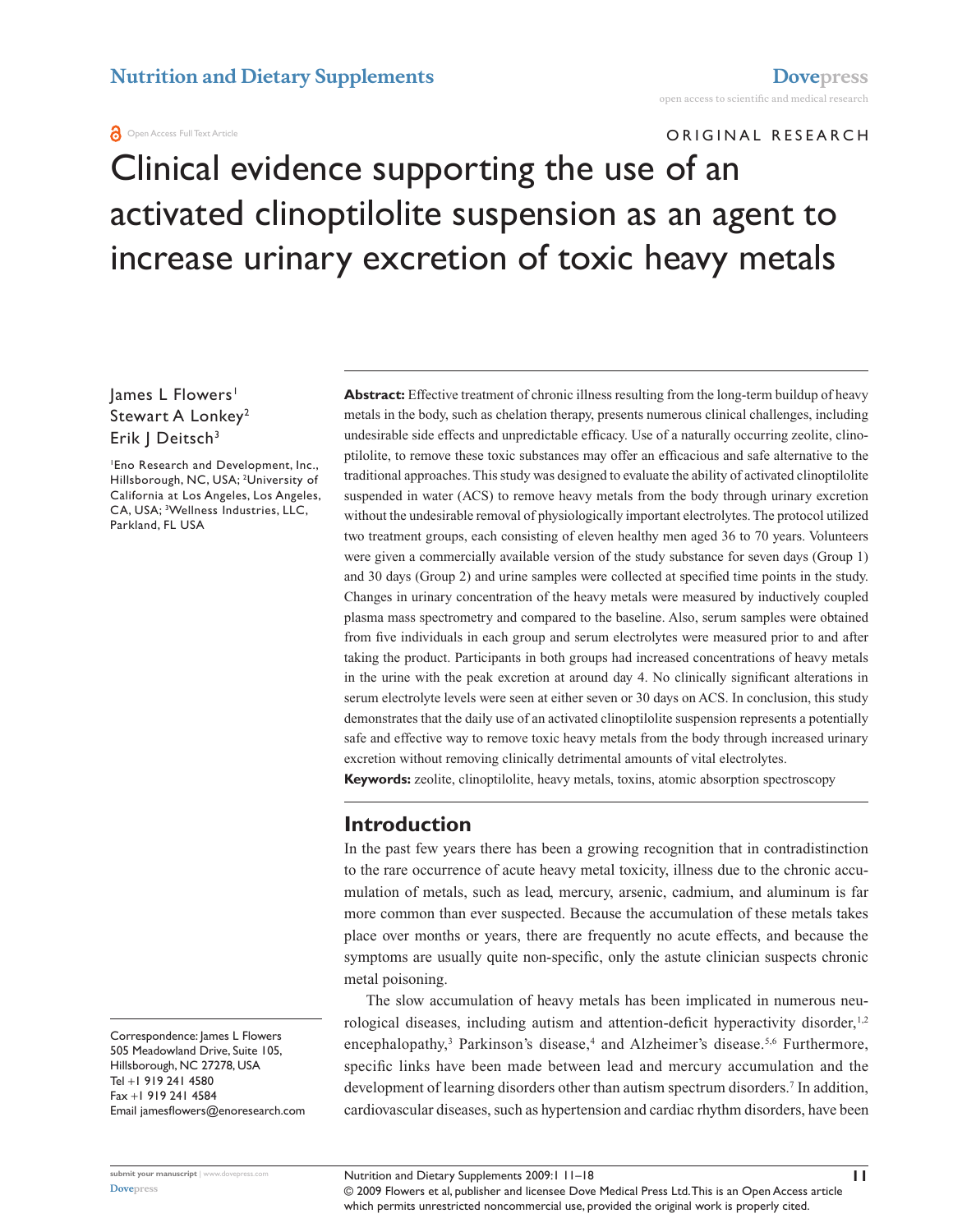linked to the accumulation of lead,<sup>8</sup> renal disease has been linked to exposures to lead, arsenic, cadmium, and mercury,<sup>9</sup> and reproductive problems including infertility have been linked to numerous heavy metal exposures. $10,11$ 

Given these data, it is not surprising that there has been a renewed interest in the various forms of chelation available to help decrease the overall body burden of heavy metals.12,13 Unfortunately, some of these chelating agents have significant side effects, including the depletion of needed electrolytes with the potential for cardiac complications and death.14 Other chelating agents may be initially effective in removing heavy metals from either the blood or tissue pool, but can then re-deposit these toxic metals in either the brain or the kidney.15 Furthermore, long-term use of many of these agents can result in side effects from the chelating agent itself.

The naturally occurring zeolite, clinoptilolite, is a mineral that is known to have unique qualities that might make it an attractive alternative to currently available chelating agents for the removal of heavy metals from blood, tissue, and adipose stores. First of all, like other zeolites it is an aluminosilicate mineral with a unique open lattice structure that results in the mineral having a net negative charge. This negative charge is balanced by an exchangeable cation, usually sodium, potassium or calcium. However, this balancing cation is easily displaced by certain other cations, including metal ions, which have been shown to have a stronger affinity for the clinoptilolite lattice.16,17 The internal surface area of clinoptilolite pores that are available for cation exchange is estimated between 10 to 300  $m^2/g$ .<sup>18</sup> As a result, zeolites in general, and clinoptilolite in particular, have been found to be useful in removing metal contamination from soil<sup>19</sup> and contaminated water.20 In fact, numerous studies have shown that the affinity of clinoptilolite is quite high for some of the most toxic heavy metals.21

In concert with these findings in waste and water management, there have been a host of studies demonstrating that clinoptilolite can be fed to animals with beneficial effects. The benefits have been shown to derive from the ability of this zeolite to bind certain toxins in the gut allowing for their removal from the body.22,23 This has resulted in improved growth in pigs fed a diet supplemented with zeolites, $24.25$  as well as enhanced reproductive performance of sows.<sup>26</sup> More recent studies have shown that these beneficial effects occur in the absence of any side effects, even with long-term zeolite supplementation.<sup>27</sup> These studies have shown that including clinoptilolite in the feed of experimental animals results in no measurable decrease in blood vitamin or mineral content.

There are only scant data available describing the use of zeolites in humans. Maianskaia and colleagues have demonstrated that a zeolite-containing food additive hastened recovery in burn trauma victims,<sup>28</sup> and Ivkovic and colleagues have shown that a physiochemically enhanced clinoptilolite is capable of acting as an antioxidant and results in the stimulation of immune-competent cells.29 In these and other studies, no side effects have been described from the administration of clinoptilolite.

We have reasoned that the heavy metal chelating effects of clinoptilolite that have been shown to occur *in vitro* might be responsible for some of the beneficial effects seen when this naturally occurring zeolite is administered to animals and humans. An increase in the excretion of heavy metals in subjects who consume clinoptilolite would be an indication that the natural chelating properties of this negatively charged mineral might have clinical applications in cases of metal accumulation and toxicity. We undertook the current study to investigate this hypothesis in normal volunteers who had their diets supplemented with a suspension of activated clinoptilolite for either seven or 30 days, with a measurement of metal excretion at appropriate intervals. Furthermore, we evaluated the effect of this supplementation on the levels of vital serum electrolytes.

## **Methods**

A total of 33 male subjects aged 35 to 71 years were divided into two experimental groups, group 1 ( $n = 11$ ) and group 2  $(n = 11)$ , and one control group  $(n = 11)$ . Each experimental group consumed a commercially available dietary supplement consisting of an activated clinoptilolite suspension, Natural Cellular Defense® (Waiora, Boynton Beach, FL). The product, a suspension in water, was taken by mouth as 15 drops, twice per day. The control group consumed an equal volume of a placebo solution, prepared as 50 ng/ml magnesium silicate and 1 mg/ml citric acid in purified water. Group 1 was evaluated for seven days while group 2 and the control group were evaluated for 30 days. One participant in group 2 submitted a urine sample after 45 days on the activated clinoptilolite suspended in water (ACS) supplement. All participants consulted their personal physicians to insure they had no medical conditions that would preclude participation in this study before reviewing and signing informed consent forms. Inclusion in the study required that participants not be diabetic; not have any serum electrolyte imbalance; not be on any metal-based therapy (such as lithium or gadolinium contrast); not be under therapy for heavy metal toxicity, then or for three months prior;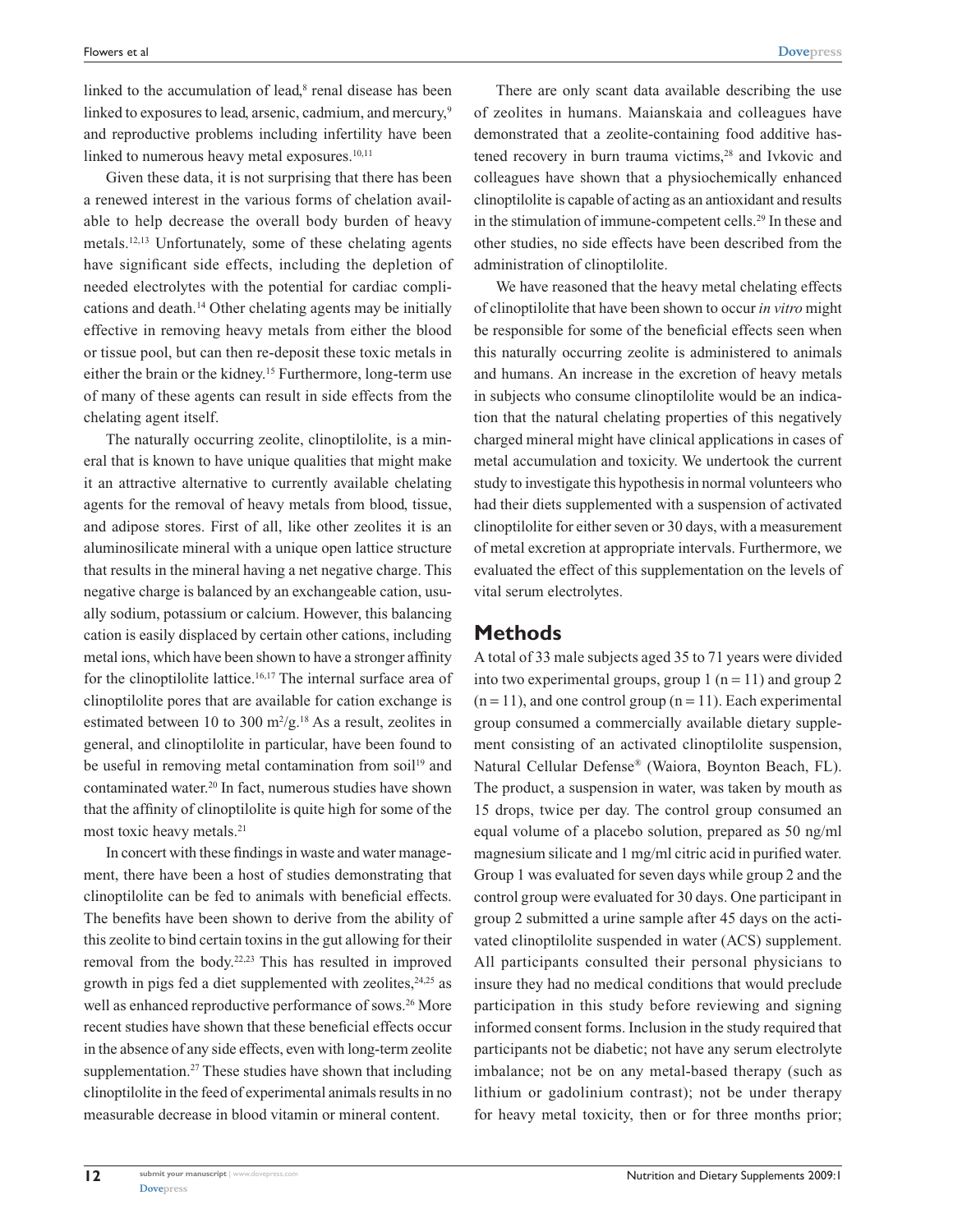and tested positive, above a predetermined threshold value, for at least four of the nine metals in the test panel. Once informed consent was obtained, each participant provided a 50 ml urine sample, taken from the first morning elimination and frozen at  $-20$  °C. This became the baseline urine sample, referred to as time 0 (T0). Each participant also submitted to a basic metabolic panel for serum electrolytes, creatinine and glucose prior to beginning the study. Five participants from each experimental group and the control group submitted to a second metabolic panel after completing the study.

Each group 1 participant collected 50 ml of urine from the first morning elimination on days 1, 4, and 7. Participants in group 2 collected 50 ml of urine from the first morning elimination on days 1, 4, 7, 10, 14, 21, and 30. The control group collected 50 ml of urine from the first morning elimination on days 1, 10, 20, and 30. For all samples, the urine was immediately placed in pre-labeled polypropylene tubes and frozen at  $-20$  °C until the end of the study.

At the end of the study, each urine sample was thawed on ice and then divided into three aliquots. First, for all metals except mercury, urine was diluted 1:1 with a solution of 15%  $HNO<sub>3</sub>$  in ultrapure  $H<sub>2</sub>0$  and containing yttrium as an internal standard (S1). For mercury analysis, a second sample was prepared by diluting the urine 1:1 with a solution of 15% HCl, 0.25% cysteine and 1.75% EDTA with yttrium as an internal standard (S2). The final sample remained unaltered (S3) and was utilized for urinary creatinine analysis. A fourth sample, the ACS product itself, was also subjected to acid extraction and subjected to trace metal analysis using the same protocols.

Heavy metal content was measured by inductively coupled plasma mass spectroscopy (ICP-MS) using a SCIEX 6100 DRC (PerkinElmer, Wellesley, MA) using standard methods. Calibrations of the instrument for each element were performed with four-point calibration curves and forced through zero. Briefly, 5 ml of the product was aspirated into the ICP-MS analyzer and concentrations of analytes ascertained using calibration curves. Two control samples carried through the same processes as the test samples were used to validate the calibration. Each measurement was repeated three times.

Measurements of urinary creatinine levels and serum electrolyte levels were performed in a commercial clinical laboratory using standard protocols and reagents. Urinary creatinine results were expressed as mg/dL, serum creatinine levels were expressed as mmol/L, serum glucose concentration was expressed as mg/dL and serum electrolyte concentrations were expressed as mmol/L.

Clinoptilolite, as it is mined, contains dirt and numerous chemical contaminants, including many of the heavy metals being evaluated in this study. The process laboratory (Mineral Sciences, LLC, Hillsborough, NC) that produces and provides the activated clinoptilolite used in the manufacture of Natural Cellular Defense® treats the raw mineral using a proprietary, multi-step process consisting of mechanical reduction of particle size to a range of  $0.5 \mu m$  to 5  $\mu m$  to increase the surface area, followed by a series of complex, temperature-controlled ion exchanges, coupled with numerous washes and filtrations, to remove these naturally occurring impurities. Samples of both the raw and the processed clinoptilolite mineral were obtained and analyzed by powder diffraction and electron microscopy, using standard methods and algorithms,<sup>30</sup> to verify that the mineral in Natural Cellular Defense® was in fact clinoptilolite and that the activation process did not alter the composition of the zeolite mineral.

# **Results and discussion**

Analysis of participant age, serum electrolyte levels, serum creatinine levels and urinary creatinine levels using ANOVA revealed that there were no significant differences between or among the experimental groups and the control group on any of the baseline parameters prior to beginning the study (Table 1).

Individuals also submitted to a toxic metals urinalysis prior to being selected to participate in the study. Participants selected for inclusion in the study tested positive for at least four, and as many as seven, metals in the baseline, pre-screen urinalysis (aluminuim  $[A1] = 6$ , antimony  $[Sb] = 3$ , arsenic  $[As] = 7$ , bismuth  $[Bi] = 3$ , cadmium  $[Cd] = 8$ , lead  $[Pb] = 8$ , mercury  $[Hg] = 8$ , nickel  $[Ni] = 3$ , tin  $[Sn] = 3$ ). In order to detect and evaluate both positive and negative fluctuations in urinary metal excretion, inclusion criteria also required each selected participant to excrete at least the minimum defined levels of toxic metals into the urine prior to use of the ACS supplement. The levels were established as Al, 70; Sb, 1.5; As, 50; Bi, 0.5; Cd, 2.25; Pb, 170; Hg, 7.5; Ni, 30; and Sn,  $7 \mu g/g$ . Metal concentrations were normalized to creatinine, which is excreted at a steady rate into the urine, to compensate for the concentration of water in the urine and reduce dilutional effects.

Prior to initiation of the study, ICP-MS trace metals analysis was conducted on the commercial ACS supplement to determine if the product itself was contaminated with sufficient concentrations of the 10 heavy metals being screened for in this study to affect the outcome of the urinary excretion analysis. The analysis revealed insignificant concentrations of heavy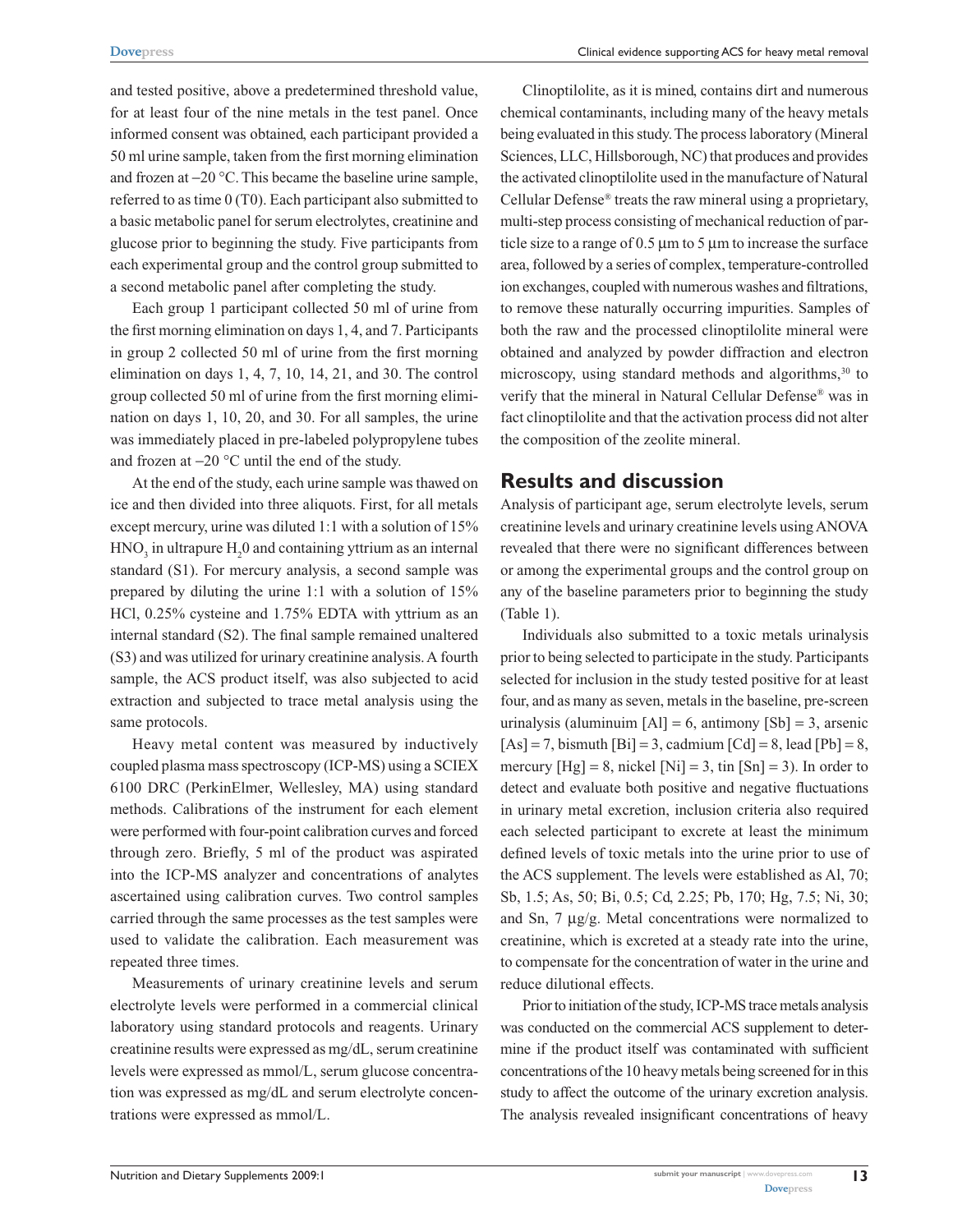**Table 1** Comparison of baseline parameters between and among experimental and control groups

|                              | Group I       | Group 2       | Control       |
|------------------------------|---------------|---------------|---------------|
| Parameter                    | $n = 11$      | $n = 11$      | $n = 11$      |
| Age, years (SD)              | 52.7 (10.14)  | 53.3 (10.15)  | 53.9 (10.65)  |
| Urine creatinine, mg/dL (SD) | 429.5 (117.6) | 389.9 (149.3) | 421.2 (158.2) |
| Serum electrolyte panel      |               |               |               |
| Creatinine, mmol/L (SD)      | 82.1 (11.70)  | 84.8 (10.43)  | 87.6 (9.02)   |
| Glucose, mg/dL (SD)          | 78.3 (10.31)  | 76.3 (9.20)   | 74.4 (7.42)   |
| Potassium, mmol/L (SD)       | 4.3(0.48)     | 4.4(0.39)     | 4.3(0.29)     |
| Magnesium, mmol/L (SD)       | 2.24(0.29)    | 2.31(0.28)    | 2.28(0.30)    |
| Calcium, mmol/L (SD)         | 9.13(0.31)    | 8.93(0.40)    | 9.01(0.39)    |
| Sodium, mmol/L (SD)          | 142.7(4.49)   | 141.1(3.91)   | 140.5(3.22)   |
| Chloride, mmol/L (SD)        | 102.5(3.08)   | 101.4(2.69)   | 101.2(1.93)   |

**Notes:** Statistical analysis of the baseline laboratory values for the two experimental groups and the control group show no significant difference in starting parameters. Values are in units as listed in the tables with standard deviations (SD).

metals in the ACS supplement, most below limits of detection. Data from the powder diffraction/electron microscopy analysis unambiguously identified the mineral in the supplement as clinoptilolite, primarily in the form of calcium aluminosilicate, with potassium, magnesium, and sodium cations present.

Since the purpose of this study was not to quantify urinary excretion of heavy metals but to evaluate changes in overall excretion following dietary supplementation with ACS, the urinary concentration of heavy metals measured during the study were converted to a relative concentration compared to baseline urinary concentration (time point value/baseline value) for each metal measured. The mean value for all metals was then calculated for each urine collection time point and plotted against time. Using analysis of variance, the variance between the time points was evaluated.

Individuals in the control group did not exhibit statistically significant changes in urinary excretion of heavy metals during the evaluation period, although insignificant fluctuations, both positive and negative, were detected. To establish the dynamics of an ACS-induced increase in heavy metal excretion, the changes in measured excretion for each heavy metal analyte for all participants were averaged and plotted against time. As shown in Figure 1, group 1 participants exhibited significantly increased urinary excretion of the studied analytes measured on days 1, 4, and 7 compared to day 0 ( $P = 1.2 \times 10^{-8}$ ) and compared to all measurements of the control group. During the study, day 4 excretion levels were generally greater than that observed on days 1 and 7; however, no statistical difference exists between days 1 and 7 ( $P = 0.909$ ).

The excretion profile of a single participant in group 1 is presented in Figure 2. This individual began the study with the highest baseline concentrations of Sb, Hg, and Pb. Although the dynamics of ACS-induced heavy metal excretion was similar to the mean of the group presented in Figure 1, a delay in the reduction of excretion towards baseline for Hg and Pb was observed for this individual. This observation was primarily attributed to the higher baseline burden of Hg and Pb carried by the participant. Additionally, the mechanisms of excretion and sequestration for these metals are also dissimilar and could contribute to the variance. Still, this result typifies the heterogeneous nature of the excretion phenomenon. Across the whole of Group 1 and for each individual analyte, both time to peak excretion and magnitude of excursion from baseline excretion were unique to each participant.

In the 30-day test group, mean toxic metal excretion was increased on days 1, 4, 7, 14 and 21 when compared to that observed on day  $0$  ( $P = 0.037$ ), with most peaking at the four-day measurement (Figure 3). Participants taking the placebo substance had no increase in urinary heavy metal excretion during the course of the study, however all participants in Group 2 exhibited statistically significant enhancement of urinary toxic metal clearance on days  $1 (P = 0.021)$ , 4 ( $P = 0.007$ ), 7 ( $P = 0.010$ ), and 14 ( $P = 0.030$ ) time points when compared to placebo control. When compared to both baseline measurements for group 2 and same time point value for the control group, five members of group 2 continued to excrete increased levels of heavy metals at 21 days; however, the mean of the group for this point was not statistically different from either the baseline value for group  $2 (P = 0.81)$ or the control group value  $(P = 0.23)$ .

The urinalyses of 10 of 11 group 2 subjects demonstrated mean excretion concentrations of toxic metals on day 30 to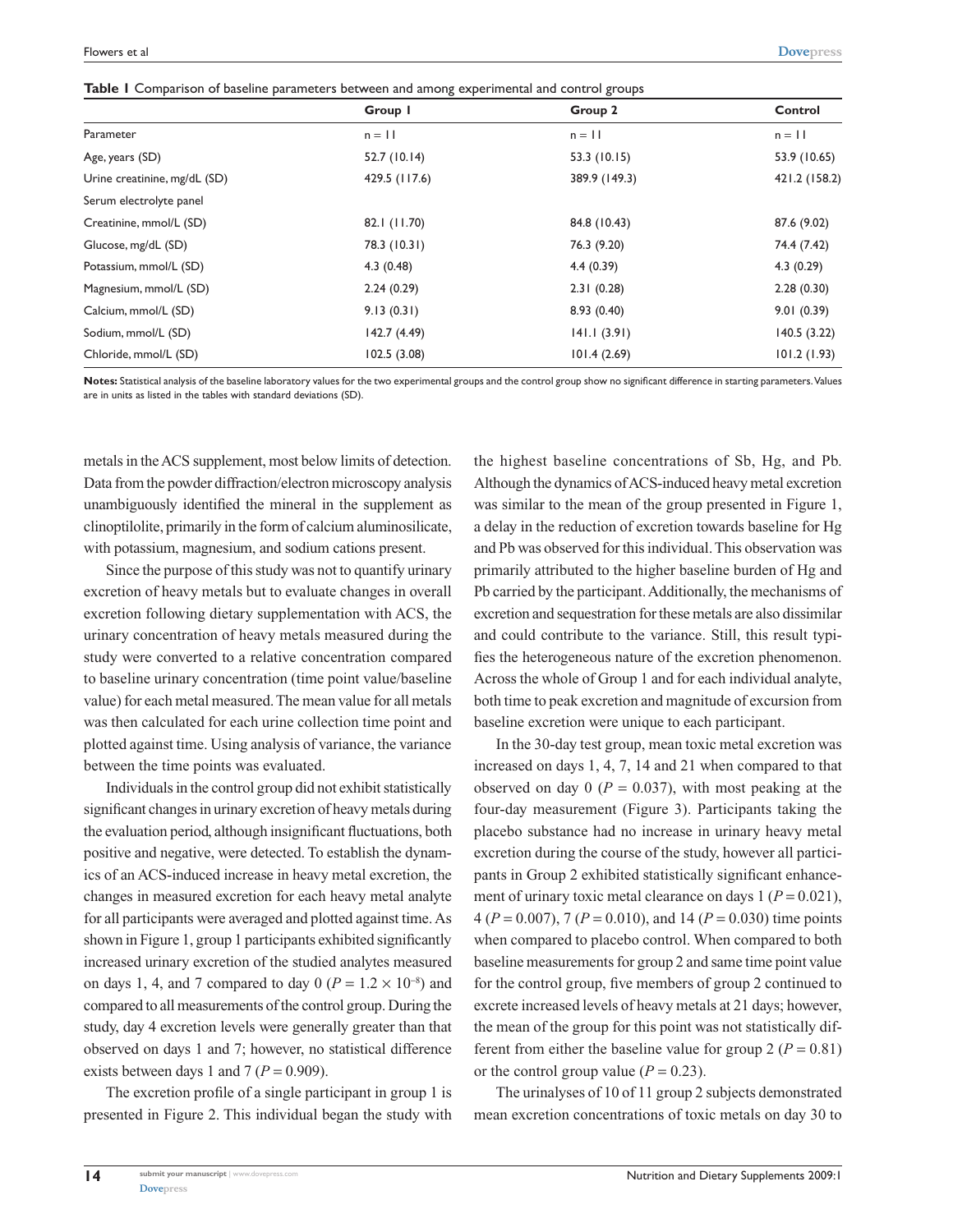

**Figure 1** Fold change in urinary excretion of all heavy metal analytes for group 1 over seven days as compared to placebo control group. Notes: Data points represent a compiled average of the fold changes measured for urinary excretion of all heavy metal analytes evaluated in each participant in group 1 (.) and the placebo control group ( $\circ$ ) at days 0, 1, 4, and 7. Error bars represent the standard deviation of the compiled averages. "Fold change in urinary excretion" is defined as the level of urinary excretion of metal toxins measured by ICP-MS prior to initiating ACS supplementation divided by the level of urinary excretion of metal toxins measured at specified time point intervals.

**Abbreviations:** ACS, activated clinoptilolite suspended in water; ICP-MS, inductively coupled plasma mass spectrometry.



Figure 2 Heavy metal urinary excretion profile for an individual group 1 participant.

Notes: Bars represent the fold change in excretion of the labeled analytes on days 0, 1, 4, and 7. "Fold change in urinary excretion" is defined as the level of urinary excretion of metal toxins measured by ICP-MS prior to initiating ACS supplementation divided by the level of urinary excretion of metal toxins measured at specified time point intervals. **Abbreviations:** ACS, activated clinoptilolite suspended in water; ICP-MS, inductively coupled plasma mass spectrometry.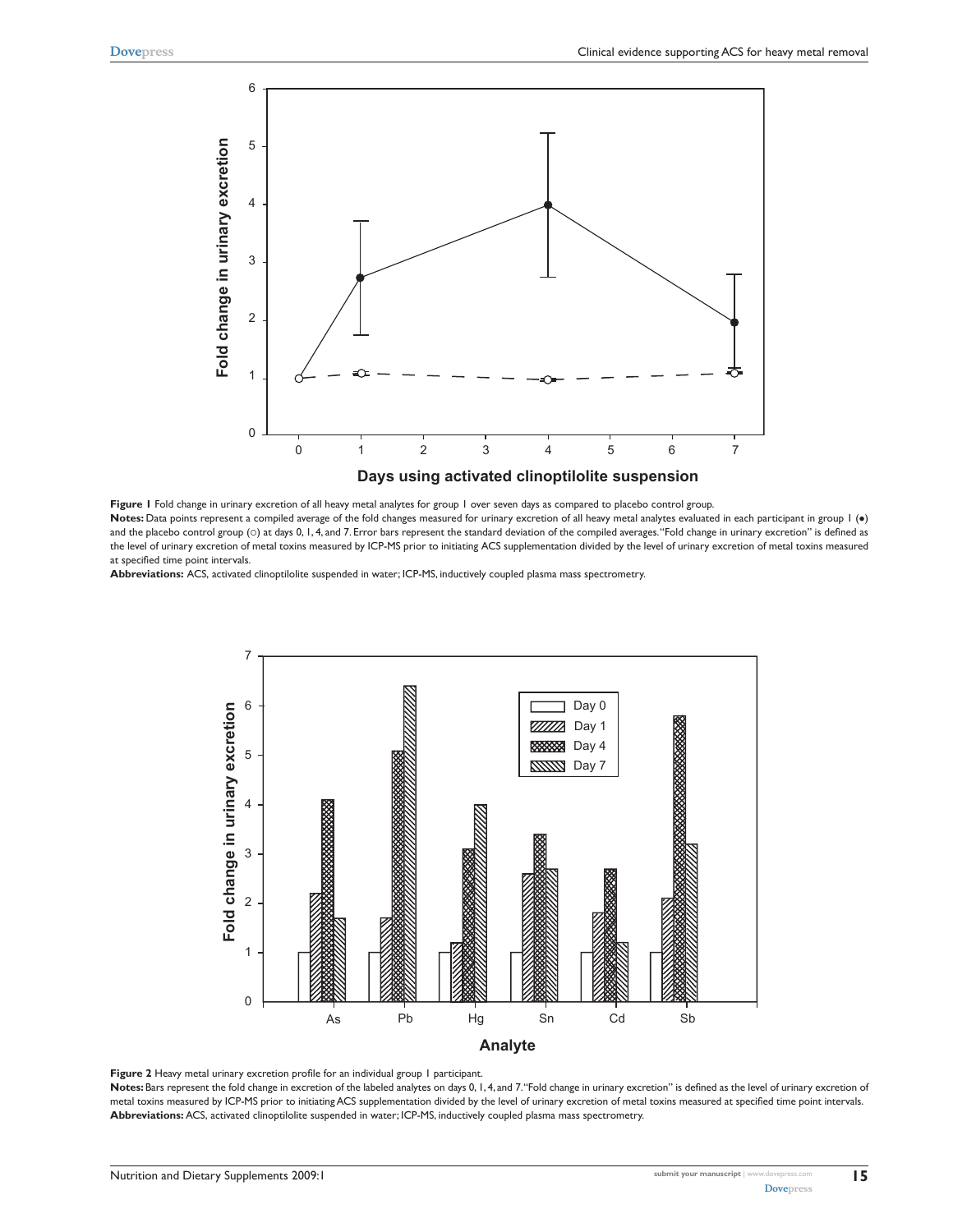

**Figure 3** Fold change in urinary excretion of all heavy metal analytes for group 2 over 30 days as compared to the placebo control group. Notes: Data points represent a compiled average of the fold changes measured for urinary excretion of all heavy metal analytes evaluated in each participant in group 2 (.) and the placebo control group (o) at days 0, 1, 4, 7, 14, 21, and 30. Error bars represent the standard deviation of the compiled averages. "Fold change in urinary excretion" is defined as the level of urinary excretion of metal toxins measured by ICP-MS prior to initiating ACS supplementation divided by the level of urinary excretion of metal toxins measured at specified time point intervals.

**Abbreviations:** ACS, activated clinoptilolite suspended in water; ICP-MS, inductively coupled plasma mass spectrometry.

be at or below day 0 levels ( $P = 0.02$ ; Figure 3), with one participant exhibiting 30-day levels significantly higher than day  $0 (P = 0.002)$ . Follow-up analysis of this individual after 45 days of using the ACS product revealed urinary heavy metal levels equivalent to or below the initial excretion levels observed prior to initiating ACS. This is consistent with the idea of heterogeneous excretion profiles and responses to taking ACS, based on individual physiology and circumstances.

Analysis of the serum electrolyte panels collected prior to and after the study revealed no significant changes from creatinine, glucose, potassium, magnesium, calcium, sodium, or chloride baseline levels (Table 2) following use of the activated clinoptilolite suspension for seven days. The 30-day and the control groups also remained unchanged.

# **Conclusion**

In this study, we have presented clinical evidence supporting the use of an activated clinoptilolite suspension to safely and effectively increase the urinary excretion of potentially toxic heavy metals in healthy volunteers without negatively impacting the electrolyte profiles of the participants.

Significant increases in the urinary excretion of aluminum, antimony, arsenic, bismuth, cadmium, lead, mercury, nickel and tin were observed in the subjects participating in the two study groups as compared to placebo controls. Since spectroscopic analysis showed no detectable contamination of the activated clinoptilolite suspension with the metals being evaluated, it is reasonable to assume that this observation was attributable to increased excretion of stored toxins and certainly led to a reduction in the overall toxic metal body burden of the participants.

It is notable that the degree of response, as well as relative timing of the response, to the ACS supplement was variable among participants. This was not completely unexpected and can be explained by a number of variables, from the innate differences in physiology among the individuals within each group to differing levels of compliance with the instructions for taking the ACS supplement. However, for all participants of this study, consumption of an ACS supplement for either seven or 30 days resulted in a measurable enhancement of urinary excretion of heavy metals in subjects that demonstrated a positive excretion phenotype by testing positive for those toxins in the prescreening urinalysis. The kinetics of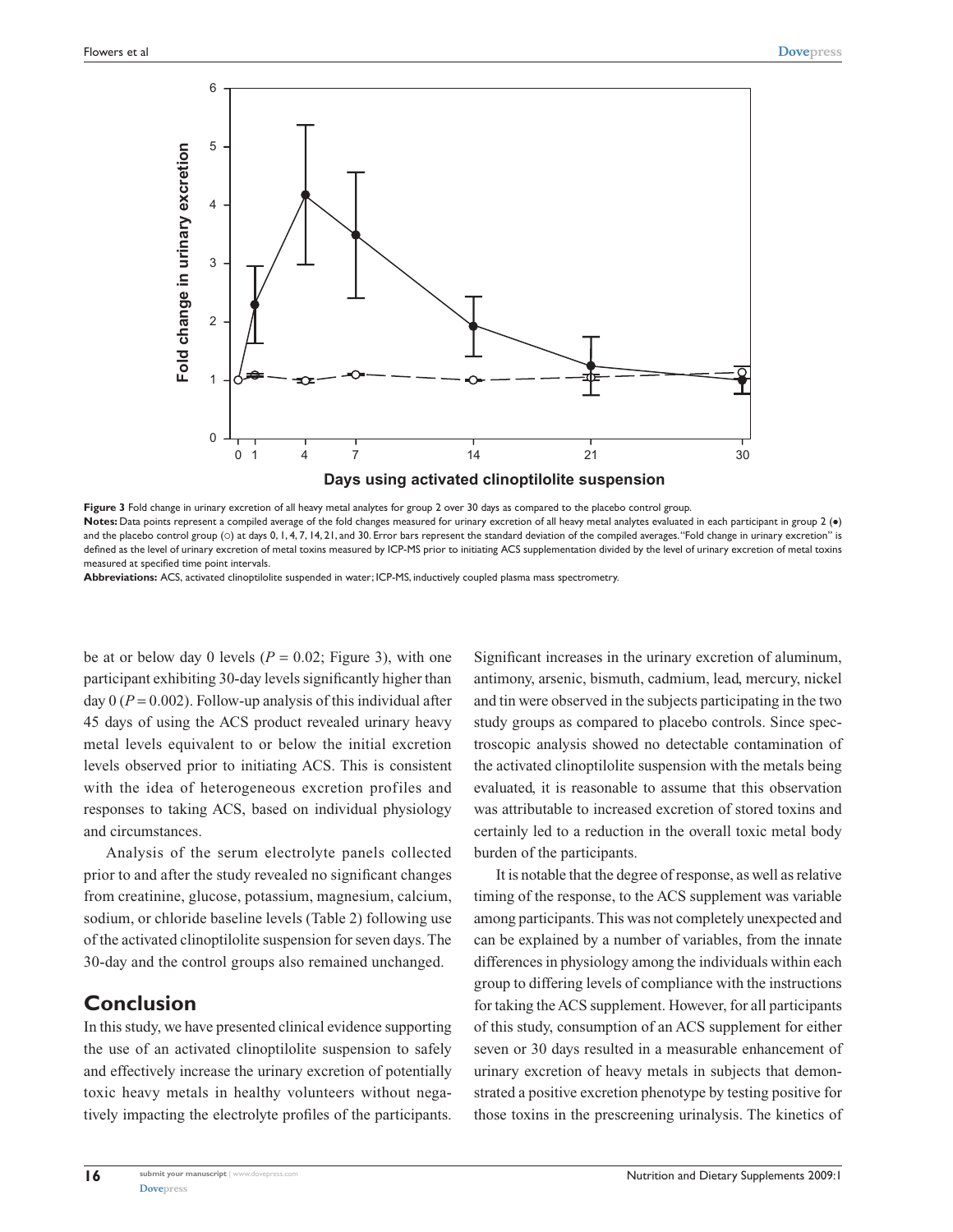**Dovepress** Clinical evidence supporting ACS for heavy metal removal

**Table 2** Serum electrolyte levels following seven- and 30-day use of ACS

| Electrolyte panel       | Group I      | Group 2      | Control<br>group |
|-------------------------|--------------|--------------|------------------|
|                         | $n = 5$      | $n = 5$      | $n = 5$          |
| Creatinine, mmol/L (SD) | 84.6 (5.33)  | 81.9(9.63)   | 83.6 (9.59)      |
| Glucose, mg/dL (SD)     | 75.5 (4.32)  | 73.2 (5.72)  | 83.1 (15.71)     |
| Potassium, mmol/L (SD)  | 4.2(0.31)    | 4.4(0.30)    | 4.2(0.33)        |
| Magnesium, mmol/L (SD)  | 2.26(0.26)   | 2.40(0.21)   | 2.32(0.24)       |
| Calcium, mmol/L (SD)    | 8.99(0.21)   | 9.41(0.20)   | 9.34(0.27)       |
| Sodium, mmol/L (SD)     | 140.9 (3.26) | 142.0 (2.67) | 141.0(1.97)      |
| Chloride, mmol/L (SD)   | 102.1(2.76)  | 102.1(1.09)  | 101.8(2.11)      |

**Notes:** Statistical analysis of serum electrolyte values for five members from each of the two experimental groups and the control group exhibit normal range levels following dietary supplementation with ACS. Values are in units as listed in the tables with standard deviations (SD) in parentheses.

**Abbreviation:** ACS, activated clinoptilolite suspended in water.

excretion observed in this study, which revealed a several-fold increased peak in urinary excretion of toxic metals at four days for both groups taking ACS, implies that the supplement may serve initially to help clear free, exchangeable heavy metal cations from the body, while the continued excretion of these toxic species, albeit at reduced levels, out to 14 days, and in some cases out to 21 and even 30 days, suggests that use of an ACS supplement for a longer time may result in removal of sequestered toxins from various tissues.

Across the globe, heavy metal toxins and other pollutants are ubiquitous in our environment. These pollutants exist in our air, water, and food supplies, our workplaces, even our homes and automobiles. The human physiological system has many mechanisms in place for excreting these contaminants, through sweating, incorporation into hair and nails, defecation and urination. However, the ability to excrete and eliminate these environmental toxins is highly variable by individual phenotype as well as the nature of the contaminant. As such, these toxins are also metabolized and processed to render them "less toxic" through processes including sequestration in adipose, brain and muscle tissue. This buildup often occurs very slowly and can eventually result in clinically significant levels of heavy metals that result in disease.

The increased awareness of the role of chronic heavy metal poisoning in the clinical manifestation of a broad array of disorders and syndromes has resulted in an increased focus on therapies that remove or reduce these toxins. The use of activated clinoptilolite suspension to remove these ubiquitous toxins from the body presents an alternate modality of therapy to traditional treatment through chelation. Additionally, the use of a safe and natural product like activated clinoptilolite

suspension may provide a solution to the many challenges presented by the more traditional therapies, such as the requirement for extended time spent in a medical facility and the associated costs incurred; undesirable side effects; and unpredictable efficacy. Further studies using activated clinoptilolite suspension in individuals suffering both chronic and acute exposure to high levels of heavy metal toxins, from environmental, occupational and lifestyle-associated sources, is warranted.

## **Acknowledgments**

The authors report the following potential conflicts of interest. James L Flowers is a consultant to the company that manufactures activated clinoptilolite. Erik J Deitcsh is employed by the company that manufactures Natural Cellular Defense®. Stewart A Lonkey has no conflicting interests. This work was supported by a corporate grant from Wellness Industries, LLC.

#### **References**

- 1. Mutter J, Naumann J, Schneider R, et al. Mercury and autism: accelerating evidence? *Neurendorinol Lett*. 2005;26:439–446.
- 2. Windham G, Zhang L, Gunier R, et al. Autism spectrum disorders in relation to distribution of hazardous air pollutants in the San Francisco Bay area. *Environ Health Perspect*. 2006;114:1438–1444.
- 3. Berbel-Garcia A, Gonzale-Aguirre JM, Botia-Paniagua E, et al. Acute polyneuropathy and encephalopathy caused by arsenic poisoning. *Rev Neurol*. 2004;38:928–930.
- 4. Coon S, Stark A, Peterson E, et al. Whole-body lifetime occupational lead exposure and the risk of Parkinson's disease. *Environ Health Perspect*. 2006;114:1872–1876.
- 5. Walton JR. Aluminum in hippocampal neurons from humans with Alzheimer's disease. *Neurotoxicology*. 2006;27:385–394.
- 6. Grant WB, Campbell A, Itzhaki RF, Savory J. The significance of environmental factors in the etiology of Alzheimer's disease. *J Alzheimers Dis*. 2002;4:179–189.
- 7. Lewis M, Worobey J, Ramsay DS, et al. Prenatal exposure to heavy metals: effect on childhood cognitive skills and health status. *Pediatrics*. 1992;86:1010–1015.
- 8. Navas-Acien A, Gualler E, Silbergeld EK, Rothenberg SJ. Lead exposure and cardiovascular disease – a systematic review. *Environ Health Perspect*. 2007;115:472–482.
- 9. de Burbure C, Buchet JP, Leroyer A, et al. Renal and neurological effects of cadmium, lead, mercury, and arsenic in children: evidence for early effect and multiple interactions at the environmental exposure levels. *Environ Health Perspect*. 2004;114:584–590.
- 10. Shiau CY, Wang JD, Chen PC. Decreased fecundity among male lead workers. *Occup Environ Med*. 2004;61:915–923.
- 11. Olfert SM. Reproductive outcomes among dental personnel: a review of selected exposures. *J Can Dent Assoc*. 2006;72:821–825.
- 12. Kosnett MJ, Wedeen RP, Rothenberg SJ, et al. Recommendations for medical management of adult lead exposure. *Environ Health Perspect*. 2007;115:463–471.
- 13. Andersen O. Chemical and biological considerations in the treatment of metal intoxications by chelating agents. *Mini Rev Med Chem*. 2004;4:11–21.
- 14. Centers for Disease Control and Prevention (CDC). Deaths associated with hypocalcemia from chelation therapy – Texas, Pennsylvania, and Oregon, 2003–2005. *MMWR Morb Mortal Wkly Rep*. 2006;55:204–207.